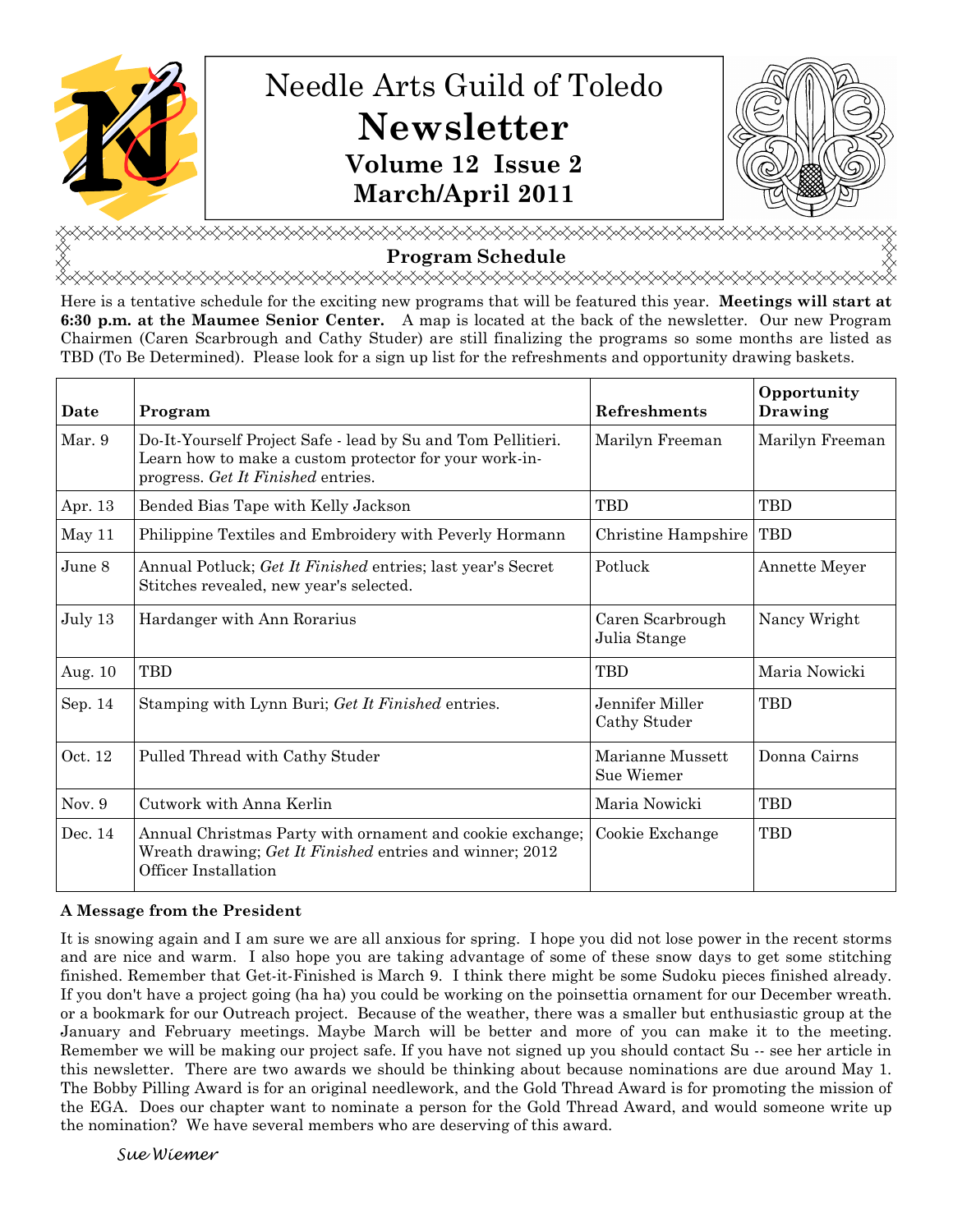

Here is a list of events besides our monthly meetings that you may find interesting. Further info may be obtained from the EGA or GLR websites or in later issues of this newsletter as it becomes available.

#### Dates Event Information

- $04/03/11 GLR$  Seminar Sponsored by the Town &
- 04/07/11 Country Chapter and will be held at 1989 Front St, Cuyahoga Falls, OH 44221. Contact Carmen Heare at carmen.heare@omnova.com
- $04/15/11 EGA National Tangstry: America the$ 05/27/11 Beautiful. William M Costick Activities Center, 28600 Eleven Mile Rd, Farmington Hills, MI 48336. Visit www.fhgov.com/ community/Costick/Costick.asp
- 06/16/11 The National Quilt Association is
- 06/18/11 presenting the 42nd Annual Show in the Greater Columbus Convention Center from 9 A.M. – 6 P.M. daily.
- 09/08/11 ― International Embroidery Conference
- 09/10/11 Embroidery in the Americas: The Influence of Colonization on the Embroidery. English, Spanish and French influence will be explored by experts in the field. Naples Grande Beach Resort, 475 Seagate Drive, Naples, FL. For more information contact Margaret Kinsey at rkinsey223@aol.com
- $09/11/11 -$  Flamingo Fandango EGA National
- 09/16/11 Seminar, Naples, FL. Hosted by the Sun Region. Contact Donna Christie dlchristie2011@yahoo.com
- $09/23/11 NAGT$  36th Annual Needlework Show; 09/24/11 Sanger Branch Library, Toledo, OH.
	- Judge Pat Donaldson.
- 05/16/12 Mideastern Region (MER) Seminar-
- 05/20/12 Common Threads The event is sponsored by the Mid-Eastern Region at 2800 West 8th Street, Erie, PA 16505. For more information contact Marilyn Bell at Dollyandmabell@aol.com

Welcome to our new member, Lois Wetherill of Bluffton, Ohio. She will be attending the GLR seminar in April so look her up and introduce yourself.



Stitch-In meetings are held every Thursday from 11am–5pm. The third Thursday of the month we are at Something Extra. The fourth Thursday will be at Swan Pointe Care Center or at a member's home. Saturday Stitch-In will be on the last Saturday of the month at the Way Public Library in Perrysburg. Come as early as 9 a.m. and stay until closing, 5 p.m. Call Katherine Thompson at 419-385-0081 or e-mail Diane Myers at jrmyers@roadrunner.com for the next meeting place. Locations change weekly.

#### If You Need A Ride

If there are any members needing transportation to a meeting please let us know. We have members attending from all over the area. Don't stay home just because you can't drive!

#### Board Meetings

This year board meetings will be held on the fourth Thursday of the month at Sue Wiemer's home. Please let her know if you have business to address at the meeting. Meetings will be confirmed via email.

#### Program Details

The March meeting will be how to make a Project Safe from the same ANG *NeedlePointers* magazine that we have been following for the Sudoku Serendipity project. This will protect your in-progress piece while traveling. It is made of foam core board and duct tape and there will be a materials fee of approximately \$5-\$6 (depending on the finished size). Because of the weather, few people were at our January and February meeting and only 10 people have signed up for this project. It is estimated that each person will use between 1 and 1 1/2 pieces of foam core for the project safe. Diane Myers found some on sale and purchased 15 pieces of foam core so we should have some extra. People who wish to make a project safe but haven't signed up already will be permitted to do so only if materials are available.

Please read through the article in the magazine to be familiar with the project so it will go faster during the meeting (we have a lot of other things to discuss at the meeting). **Please note:** The safe is designed to protect a specific piece of needlework based on stretcher bars you are using for that project. You must bring the project (or least the assembled stretcher bars you will be using) with you to the meeting. One of the steps in the assembly is to fit the safe to the stretcher bars. Your completed safe does not have to be square, but it should match the piece you are working on! Also, please bring scissors to cut duct tape. Submitted by Su Pellitieri.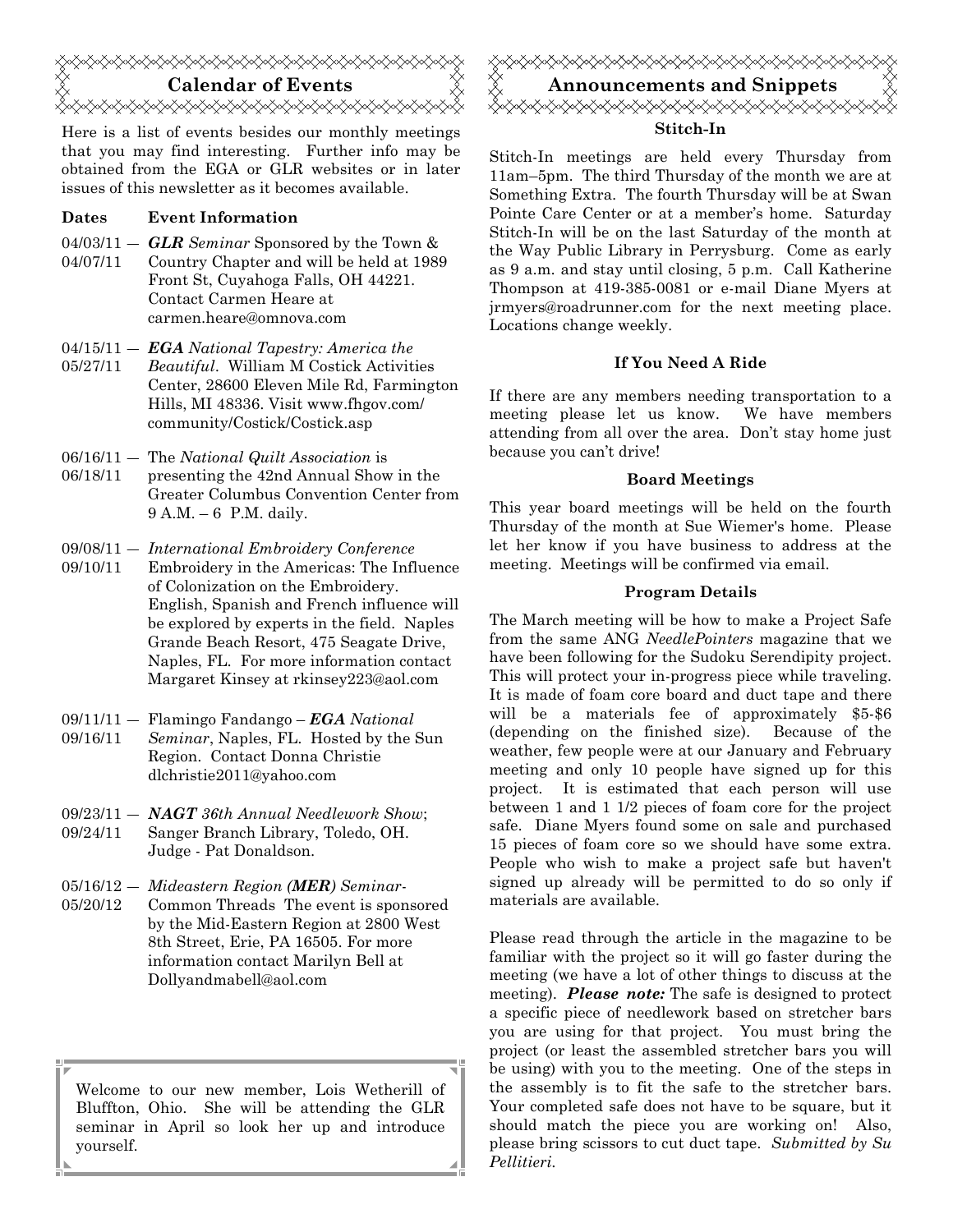

#### Increase in Dues

As was discussed at the February meeting, we are facing an increase in our dues this year. There will be a \$5 increase for our national EGA dues. That is a certainty. Our Great Lakes Region is requesting a \$4 increase taking their dues from \$1 per year to \$5. Our chapter dues remain at \$10. That is a total of \$52 per year.

I will be attending the GLR meeting in Cuyahoga Falls in April when the vote on the dues increase will take place. I need to know how you want me to vote so plan to attend the March meeting to be heard. GLR has not increased dues since 1980. Yes, there is money in the bank. As it was explained to me, that money is necessary when securing a venue for our regional seminar. Membership is declining and expenses are rising.

There were some suggestions made at our February meeting that could make the payment a little less painful this year and a payment arrangement suggested to make it a little less difficult next year. We have a very active guild and that is because we all have a love of needlework and enjoy the company of friends with our shared interest. We all enjoy trying new techniques and we gain from the expertise of other members. We participate in and make use of the offerings of our national and regional organizations through Group Correspondence Courses, the Master Craftsman Program, Petite Projects, National and Regional seminars, State Days and more. It all contributes to making us better at what we love to do... for only \$1 per week. Submitted by Diane Myers, Membership.

#### Some Things to Consider About Dues

There has been a lot of discussion in different chapters about the potential increase in dues. The Monguagon chapter placed the following questions in their newsletter that I thought our group should also consider: How often does the Region operate on a balanced budget as opposed to a deficit? What funds are currently in the treasury? Can any expenses be trimmed? What income opportunities exist to counteract the shortfall? How will the increase impact our membership?

I think these are all very good questions to ask. In addition, I would like to know the timetable for this increase. National dues are going up when we pay in May. If GLR's increase gets passed at the April meeting will that increase also be payable in May, or will we have to pay it separately at some future date?

In this economy, an increase is not so surprising, but why such a huge jump now? Perhaps the increase could be less this year, for example \$2 instead of \$4. Many members are seniors on fixed incomes. How many can afford both increases at once? Our group is very fortunate. We have a large, diverse membership that is very active. Just think of all of the projects we have done recently, most of which we have tweaked for personal preferences. I have heard that some other groups have declined in membership and activities and would hate to see that happen to our group. Should we consider using some of our treasury to help defray these increases? Could we use opportunity drawings and other fund raisers as a pool of money to split amongst members for the extra dues? There is a lot to talk about on this subject, so please be prepared for a discussion at the March meeting. Diane will be conveying our thoughts at the GLR meeting in April. Submitted by Su Pellitieri.

#### National Tapestry

The Embroiderers' Guild of America, Inc. National Tapestry, America the Beautiful will be displayed by the Farmington Hills Chapter, EGA, from Thursday, April 14, 2011, thru Friday, May 27, 2011. This tapestry, depicting the US, its flora, fauna and geographic features, is in five panels, each 24" x 48". In conjunction with the tapestry display, Farmington Hills Chapter will also display a selection of its members' work.

The exhibit will be held at William Costick Activity Center, 28600 Eleven Mile Road, Farmington Hills, 48334 (248-473-1800) in the City Gallery at the main entrance facing Eleven Mile (between Inkster and Middlebelt). Exhibit hours are: Monday thru Friday, April 14-May 27, 8:30am-4:30pm except: Thursday, 4/14: 4pm-8:30pm; Friday, 4/15: 8:30am-10pm; and Saturday, 4/16: 10am-1pm.

For more information, contact:

 Joanne Cantoni volunteer Farmington Hills Chapter The Embroiderers' Guild of America, Inc. joannecantoni@att.net 248-932-5370

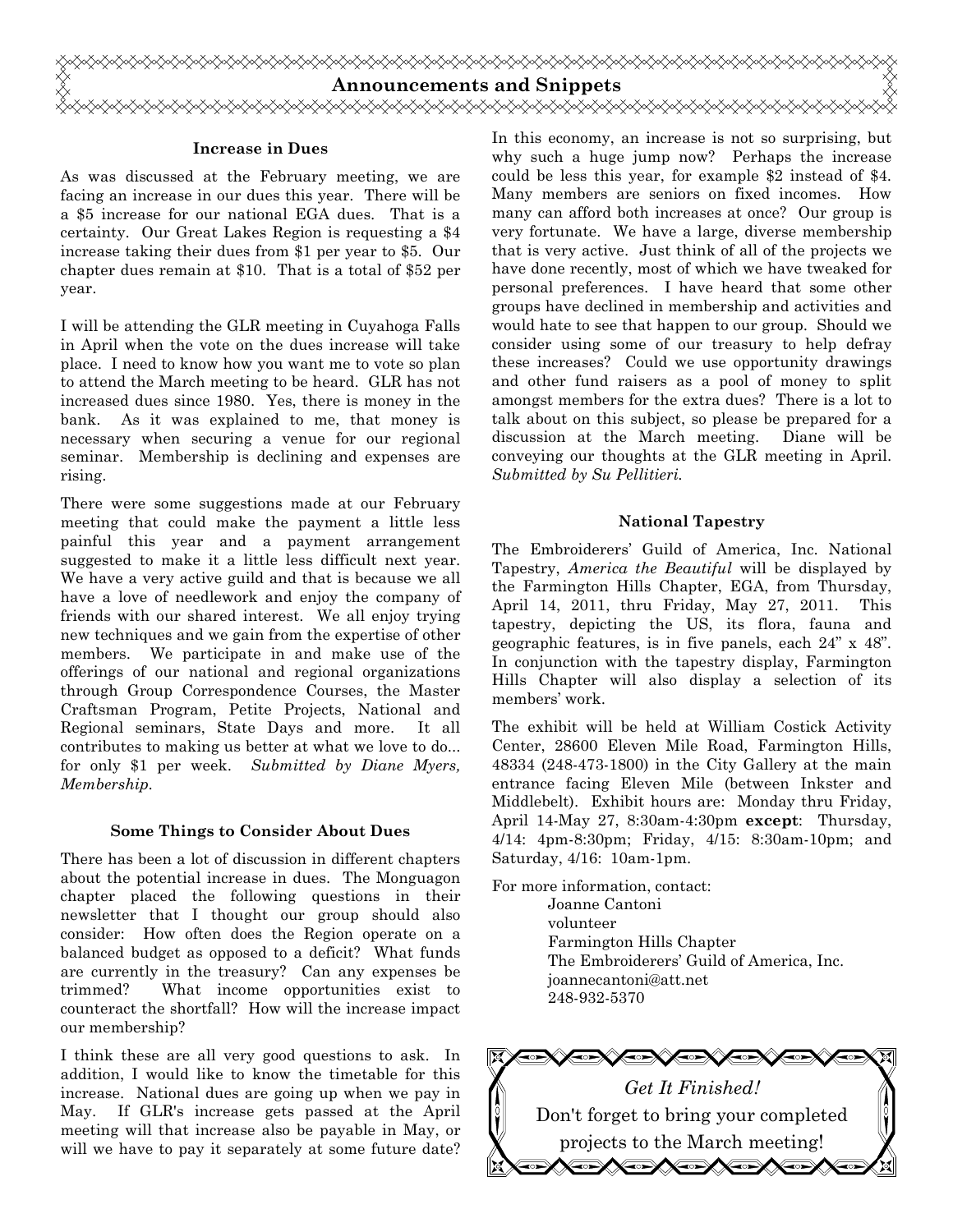

#### Sanger Branch Library Display

Please raise your hand if you would like to volunteer to handle the display case at Sanger Library in August. We have been doing this for a few years to spread the word about needlework, NAGT, GLR and EGA. You will need to collect needlework, set up the display the first of August and, finally, take it down at the end of August. We will have flyers advertising our show on September 23/24, 2011 to place on top of the case. I am looking for hands and cannot see them through this medium so, maybe, you could call me at 419-832-3801 or email me so this volunteer position can be filled. Submitted by Nancy Wright

#### 2011 Needlework Show

Work has started on our 36th Annual Needlework show, which will be held at Sanger Library on Friday, September 23 and Saturday, September 24. Judging will take place on Thursday, September 22. Please mark your calendars now ... when you take a break from stitching to get those entries done!

Did you see that word that started this article? It was *work*  $\cdot$  and the old saying is that work is easier when three people share it than when it is done by only two! With that thought in mind, an assistant chair is needed this year who will be the chair in 2012. Our current chairman, Nancy Wright, is looking forward to hearing from a volunteer. Su Pellitieri handles the registration and a lot of the paperwork. Won't you consider being the third person for this year?

#### Community Outreach

I am starting a Bookmark stash, probably to be presented at the National Seminar, for their project, so our deadline may have to be before the September Meeting. You can use any embroidery technique you would like to use. What I have been doing is to use my leftover canvas or linen from my other projects, so I have all different sizes. So far I have been winging the designs used. Diane has some darning patterns she will share. Let me know if I can be of help. Submitted by Kay Griffith

#### 2011 Christmas Ornaments

For 2011, we've decided to do poinsettias for the annual Christmas fundraiser wreath. Please have your ornaments completed by November. We will need a volunteer to collect and organize them into a wreath or other seasonal display.

#### Award Nominations

The Bobby Pilling Memorial Award is presented to an EGA member for an original piece of needlework that "goes outside the lines." Nominations are due by May 5, 2011.

The annual Gold Thread awards recognize outstanding individuals from each EGA Region who have given freely of their time and talents, and best exemplify EGA's purpose. Nominations are due by May 1, 2011.

Nomination forms are available on the EGA website.



## Stitch In Public Day

On Saturday, February 5, Annette Meyer, Katherine Thompson, Cathy Studer, Sue Wiemer and Su Pellitieri (left to right, below) braved the surprise snow storm to participate in EGA's Stitch In Public Day at the Heatherdowns branch of the library. We had a nice display and a good time stitching but not many patrons asked us questions. Thanks to everybody who made it out! All photos by Su and Tom Pellitieri.

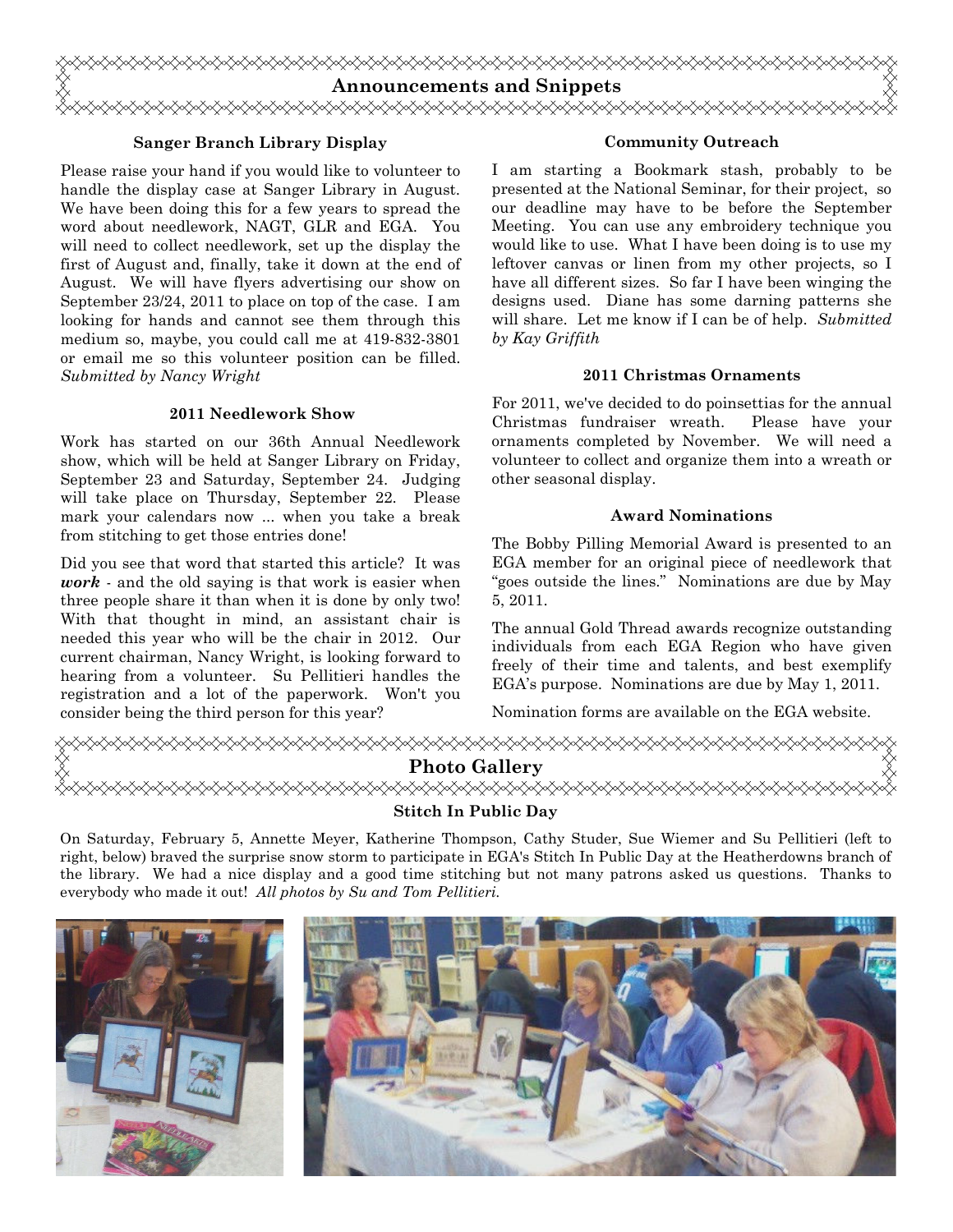The NAGT Newsletter is published six times per year (January, March, May, July, September, and November) by the Needle Arts Guild of Toledo (NAGT) chapter, The Embroiderers' Guild of America, Inc. The Editor welcomes comments, input, and story items. Please send them to the editor by the 25th of the month preceding publication.

Editor: Susan Pellitieri; 703 Butterfield Dr; Toledo, Ohio 43615, Phone: 419-382-1329, E-mail: NeedleArtsToledo@aol.com

EGA chapter newsletters may copy material contained in this publication except items which are noted and marked as copyrighted. Please credit this Chapter when due.

MEMBERSHIP in the Needle Arts Guild of Toledo is open to all embroiderers. New and renewing dues payments should be sent to: Nancy Wright, 17515 Sycamore Rd., Grand Rapids, OH 43522.

ANNUAL DUES - NAGT annual dues include:

- Dues Local chapter
- Bimonthly NAGT chapter newsletter
- Chapter meetings and programs
- Local chapter lending library
- Group correspondence course (additional fee required)
- Dues Great Lakes Region (GLR)

• GLR seminar (additional fee required)

- Dues The Embroiderers' Guild of America, Inc. (EGA)
- Subscription to quarterly magazine, Needle Arts
- Individual correspondence courses for a fee
- National seminars for a fee

Members can attend optional local Chapter workshops presented by teachers contracted by the Chapter and paid for by workshop participants.

MEETING CANCELLATION: Monthly meetings are cancelled due to bad weather if the Toledo Public schools are closed. Tune into AM 1370 News radio in Toledo for school closings.

GUESTS are welcome at all meetings and may attend two meetings before being asked to join.

NAME TAGS must be worn at all meetings or pay a 25¢ fine. The fines collected go to general funds to help cover expenses.

MEETINGS are on the second Wednesday of the month at 6:30 p.m. in the Maumee Senior Center, 2430 Detroit Ave., Maumee OH 43537. Please note that the Google Map below labels Rte. 25/24 as S. Detroit Ave. south of the Ohio Turnpike, but it really is Anthony Wayne Trail.

<del></del> NAGT Officers and Board Members <sub></sub><sub></sub>

President **⊠** Sue Wiemer 419-531-6325 dlwiemer@sbcglobal.net

President Elect Peverley Hormann 419-699-2076 pevhormann@yahoo.com

Secretary  $\boxtimes$ Annette Meyer 419-283-8746 nettie@buckeye-express.com

Treasurer **⊠** 2011 Show Chairman Nancy Wright 419-832-3801 nlwright42@verizon.net

#### Outreach Chairman

Kay Griffith 419-784-2868 kayjgrif@embarqmail.com

Welcoming Committee Marilyn Freeman 419-381-8782

Membership ⊠ GLR Representative Hospitality Diane Myers 419-832-9571 jrmyers@roadrunner.com Newsletter **Ø** Susan Pellitieri 419-382-1329 NeedleArtsToledo@aol.com spellitieri@namsa.com

Program Co-Chair **Education** ⊠ Caren Scarbrough 419-278-2162 caren505@roadrunner.com

Program Co-Chair Cathy Studer 419-217-3077 treesong44@yahoo.com

Historian Katherine Thompson 419-385-0081 kmthompson49@yahoo.com

Publicity Peverley Hormann 419-699-2076 pevhormann@yahoo.com

 $\boxtimes$  indicates Voting Members Map courtesy of Google Map.